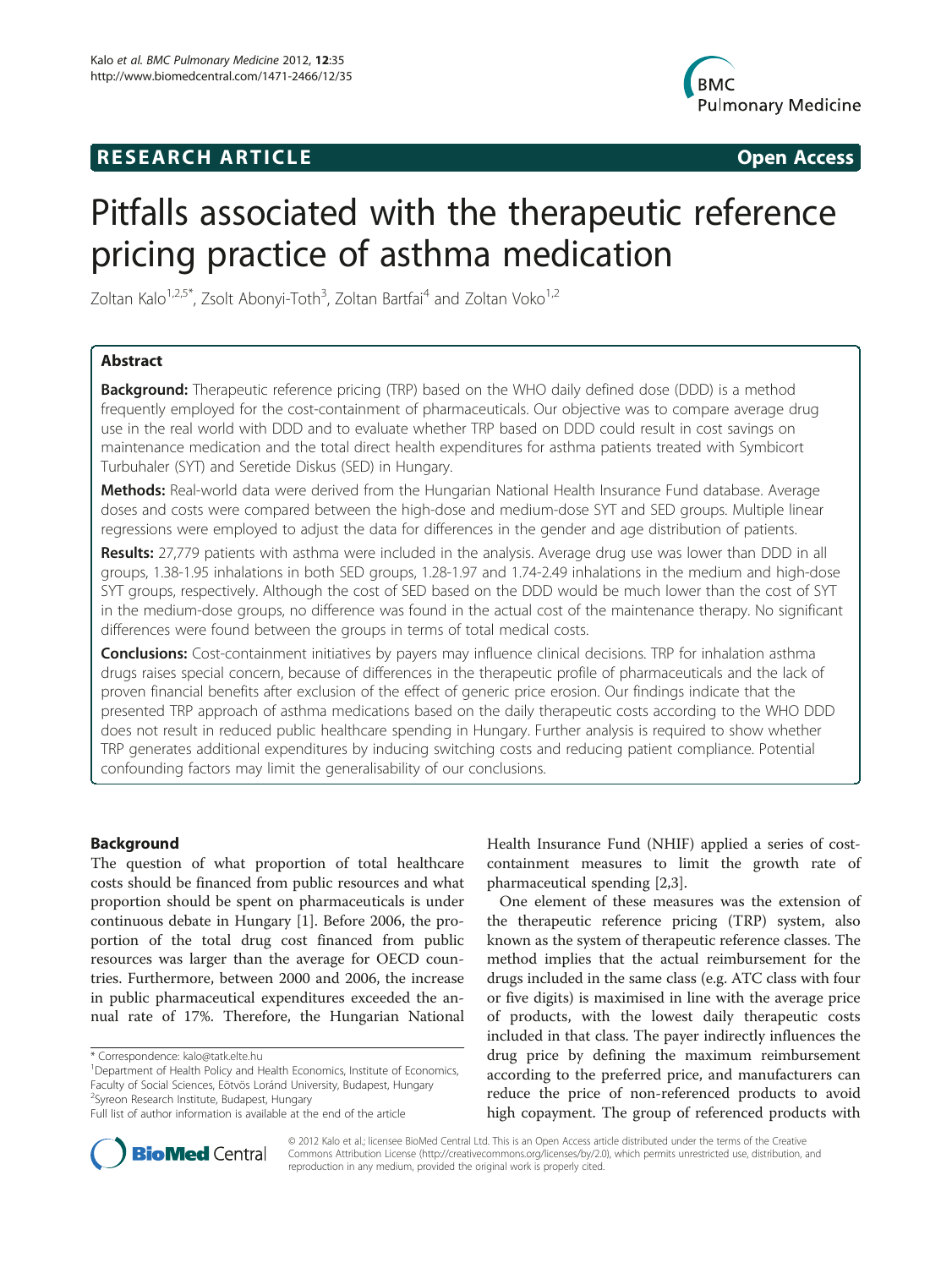the lowest daily therapeutic costs should reach a proportion of 50% in the whole class, measured by the number of days of treatment (DOT).

Several technical objections may be raised against the implementation of the TRP system [[4\]](#page-5-0). First, when including drugs that contain different active ingredients in the same reference class, decision-makers usually fail to take into account significant differences in the indications of the drugs, despite their similar mechanisms of action. Second, even if the indications of drugs in a TRP group are the same, there may still be some differences in their efficacy, tolerability and adverse event profiles in the entire patient population or in a subgroup of patients. Because different substances in the same class can be metabolised in different ways, they may show different drug interaction profiles. In such cases, the optimal therapy for a certain group of patients may differ from the medication that is appropriate for most other patients. TRP for inhalation drugs raises special concern because, despite the identical route of administration, the different characteristics of the inhalation devices may lead to differences in efficacy (e.g. lung deposition). Finally, the establishment of therapeutically equivalent daily doses can be difficult in the case of TRP because comparisons can be made only according to the principles of evidence-based medicine based on direct comparative studies. Instead of this, the WHO DDD (average defined daily dose) is used as the basis for the equivalent dose by payers. Even the WHO, however, objects to the use of DDD in decision-making regarding efficacy, pricing and reimbursement [[5\]](#page-5-0).

Although concerns have been raised about the use of TRP from the perspective of drug innovation and industrial policy, these are usually offset by financial aspects because the widespread use of reference pricing can lead to massive savings in the pharmaceutical budget [\[6](#page-5-0)] [\[7](#page-5-0)]. The impact of TRP is often mixed with savings from generic reference pricing (GRP), so it is difficult to determine how much of the saving from reference pricing is attributable to the increased utilisation of generics and generic price erosion. In some cases, when the impact of TRP is separated from GRP, TRP does not display clear savings in pharmaceutical expenditures [\[8](#page-5-0)].

The aim of our study was to evaluate the effects of TRP in the case of drugs used in the treatment of asthma. High-dose Seretide Diskus and Symbicort<sup>®</sup> Turbuhaler<sup>®</sup> with maximum reimbursement rates of  $90\%$ had already been reimbursed by the TRP system within the R03AK06 ATC group. During the period of the analysis no other original or generic products were included in this TRP group. The inclusion of the medium-dose products in this pricing system seems to be the next feasible step. In the high-dose class, TRP ensured an advantageous position for the Symbicort Turbuhaler on

the basis of the WHO DDD because the price of a daily dose is 3.7% lower than the price of Seretide Diskus. TRP for a medium dose would make the Seretide Diskus the reference product because the price of a daily dose is 21.2% to 24.1% lower than the price of the two packaged forms of Symbicort.

There are several differences, however, between Seretide Diskus and Symbicort Turbuhaler regarding the indications for and the effects of the drugs. Symbicort Turbuhaler can also be used as maintenance and reliever therapy, unlike Seretide Diskus, which is appropriate only for maintenance therapy. This difference results from formoterol, the beta-agonist component of Symbicort. Unlike salmeterol, formoterol not only has a longterm effect but also a rapid bronchodilating effect [\[9](#page-5-0)]. Formoterol reaches its effect in three to four minutes, similarly to the widely-used reliever salbutamol [[10](#page-5-0)].

Compared with salmeterol, formoterol has a possible advantage in its dose-dependent bronchoprotective effects on methacholine-induced bronchoconstriction [[11\]](#page-5-0). The maximum daily dose of formoterol in the treatment of asthma is eight inhalations, or 36 mcg; however, for temporary regiments of a few days, 12 inhalations, or 54 mcg, are also allowed. The same cannot be said for salmeterol because its maximum daily dose is 100 mcg or 2x1 inhalation for all dosage forms of this product. This is because of the narrow therapeutic window, the systemic effects that appear above the maximal dose and the lack of further smooth muscle-relaxing effects above the maximal dose [[12,13\]](#page-5-0).

Taking into account the WHO DDD, it can be expected that the price of Symbicort Turbuhaler for patients on chronic therapy will be lower for the high-dose form and higher for the medium dose when compared with Seretide Diskus. Due to the rapid bronchodilating effects of Symbicort, the use of other relievers is expected to be lower in patients using Symbicort Turbuhaler than in those treated with Seretide Diskus.

Due to its wide therapeutic window and rapid reliever effects, formoterol allows for acute needs-based administration (see the SMART indication for Symbicort), which may reduce the number of exacerbations if the steroid component is administered at the appropriate time. Furthermore, the narrower therapeutic window of salmeterol could lead to a higher incidence of adverse events in patients exceeding the upper limit of the therapeutic window.

In our study we evaluated whether in the real world there was a difference in the costs of maintenance medication, attack-reliever therapies, treatment of exacerbations and total direct health expenditures between patients treated with Symbicort Turbuhaler and Seretide Diskus. We used real-world cost data from the NHIF for analysis.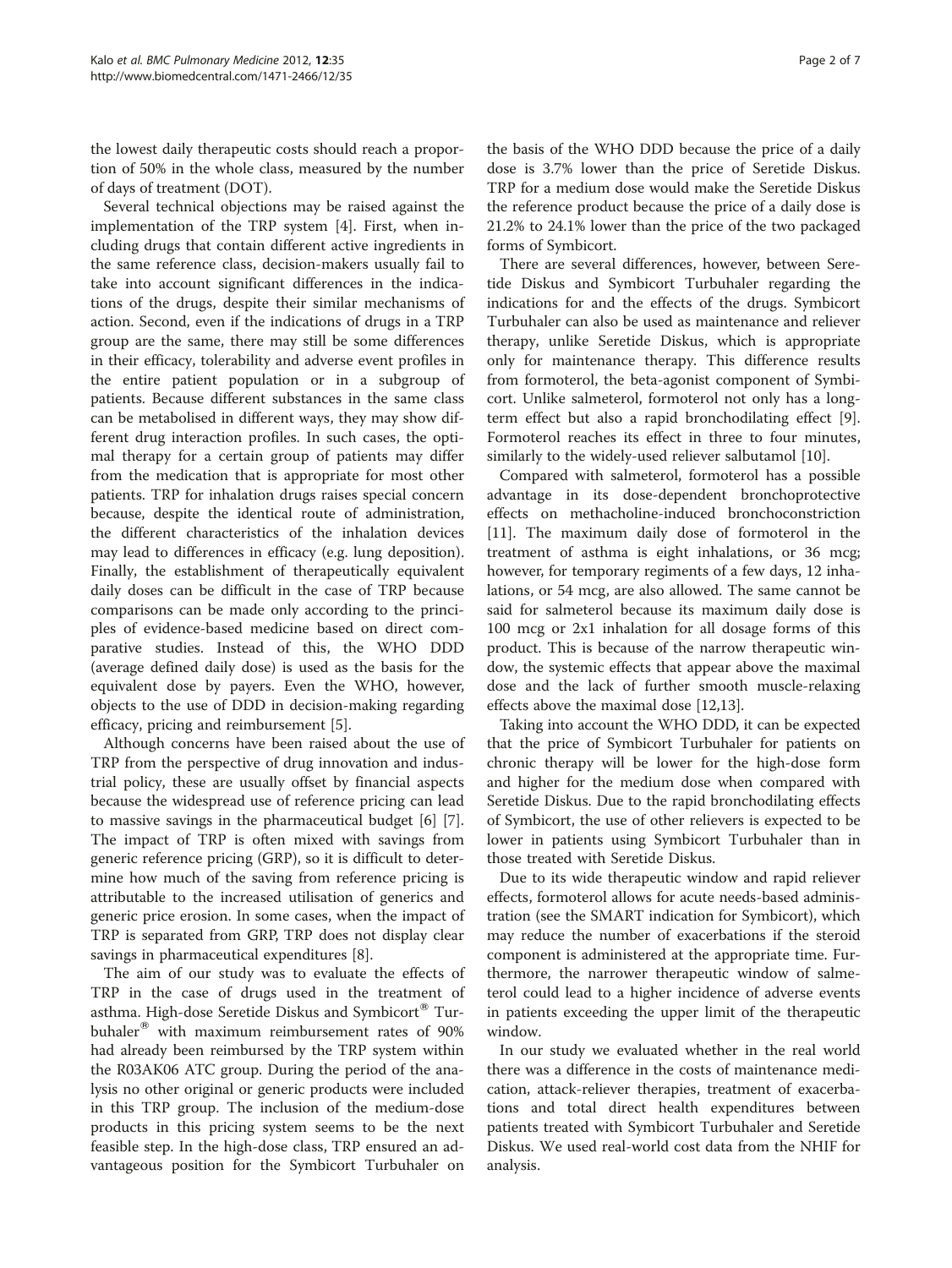## **Methods**

For the selection of patients, we used real-world outpatient care, inpatient care and drug utilisation databases (data on prescriptions filled in pharmacies) of the NHIF. IRB approval was not necessary for the retrospective analysis of aggregated patient records.

We included adult patients who were born before 1990, had filled a medium- or high-dose prescription of Symbicort (SYT) or Seretide Diskus (SED) in the first two months of 2008, and had filled a SYT or SED prescription at least twice in 2008 with 90% reimbursement of NHIF with an asthma ICD10 code (J45, J96). We excluded patients who filled prescriptions for both study drugs (i.e. those who were mixing SYT and SED or those who also used Seretide Evohaler) and those who filled different dosage forms in 2008 (Table 1).

The National Health Insurance Fund provided us with data on the mean annual costs for 2008 for the following cost items by age group (18–30, 31–40, 41–50, 51–60, 61–70, >70 years), gender, maintenance drug type (SYT or SED) and dosage form (medium or high dose):

- 1. units and public prices of maintenance antiasthmatic pharmaceutical therapies (SYT or SED),
- 2. units and public prices of reliever medications (drugs containing salbutamol, terbutaline or fenoterole),
- 3. units and public prices of medications used for exacerbation (containing ampicillin, amoxicillin, penicillin, tetracycline, trimetoprim and sulfamethoxazole, cefuroxime, cefamandol, cefaclor, cefprozil, cefotaxim, ceftazidim, ceftriaxon, cefixim, cefoperazone, ceftibuten, azithromycin, clarithromycin, roxithromycin, ofloxacin, ciprofloxacin, levofloxacin, moxifloxacin, or methylprednisolone).
- 4. public prices of all filled prescription drugs,
- 5. reimbursement for outpatient care required for asthma (the ICD code of the disease justifying the care being J45 or J96),
- 6. reimbursement for all outpatient care,
- 7. reimbursement for inpatient care required for asthma (the ICD code of the disease justifying the care being J45 or J96),

Table 1 Classification of study drugs according to strength

8. reimbursement for all inpatient care.

We converted Hungarian forints into US dollars by employing the 2009 GDP PPP exchange rate published by the OECD  $(1 \text{ USD} = 135 \text{ HUF}).$ 

We calculated the average daily inhalations of the maintenance drugs by dividing the total quantity of prescribed medications filled without the last prescription over the number of days between the first and last first prescriptions filled.

We did not receive data for the other comorbidities of the patients and assumed that there were no differences between the patient groups in this respect.

In the descriptive statistical analysis, we compared the inpatient costs, the outpatient costs, the costs of the maintenance medications, costs of the drugs used for exacerbation, costs of the reliever therapies and all other medication therapies, and the total costs in all four groups (high-dose SYT, medium-dose SYT, high-dose SED and medium-dose SED).

Next, we used multiple linear regressions to adjust the data for the differences in gender and age distribution of the patients receiving different maintenance treatments. Because only aggregate data were available, it was not possible to use linear regressions based on the traditional least-square method. Instead, we performed a regression analysis on the aggregated data using the metareg program of the STATA10 statistical program package [\[14](#page-5-0)]. This analysis can be considered as a way of standardising the mean differences in costs for both age and gender.

## Results

We analysed the data from a total of 27,799 asthma patients; 12,260 used Seretide Diskus, and 15,539 used Symbicort Turbuhaler. Table [2](#page-3-0) shows the distribution of the study population according to age, gender and maintenance therapy. The proportion of the patients over 60 years of age was a few percentage points higher in all study groups among Seretide users than among Symbicort users.

Average drug use was lower in both groups than the WHO DDD, which consists of two daily inhalations for the medium and high doses of Seretide but two daily inhalations for the high dose and four daily inhalations for the medium dose of Symbicort. In the Seretide

| Name                       | Package form         | Number of days of treatment | Strength    | <b>DTC</b> |
|----------------------------|----------------------|-----------------------------|-------------|------------|
| Symbicort Forte Turbuhaler | $1\times 60$ doses   | 30                          | high dose   | 3.35       |
| Seretide Diskus 50/500     | $1\times 60$ doses   | 30                          | high dose   | 3.48       |
| Symbicort Turbuhaler       | $1\times 60$ doses   | 15                          | medium dose | 3.57       |
| Symbicort Turbuhaler       | $1 \times 120$ doses | 30                          | medium dose | 3.35       |
| Seretide Diskus 50/250     | $1\times$ 60 doses   | 30                          | medium dose | 2.64       |

DTC: daily therapeutic costs based on the WHO DDD (USD).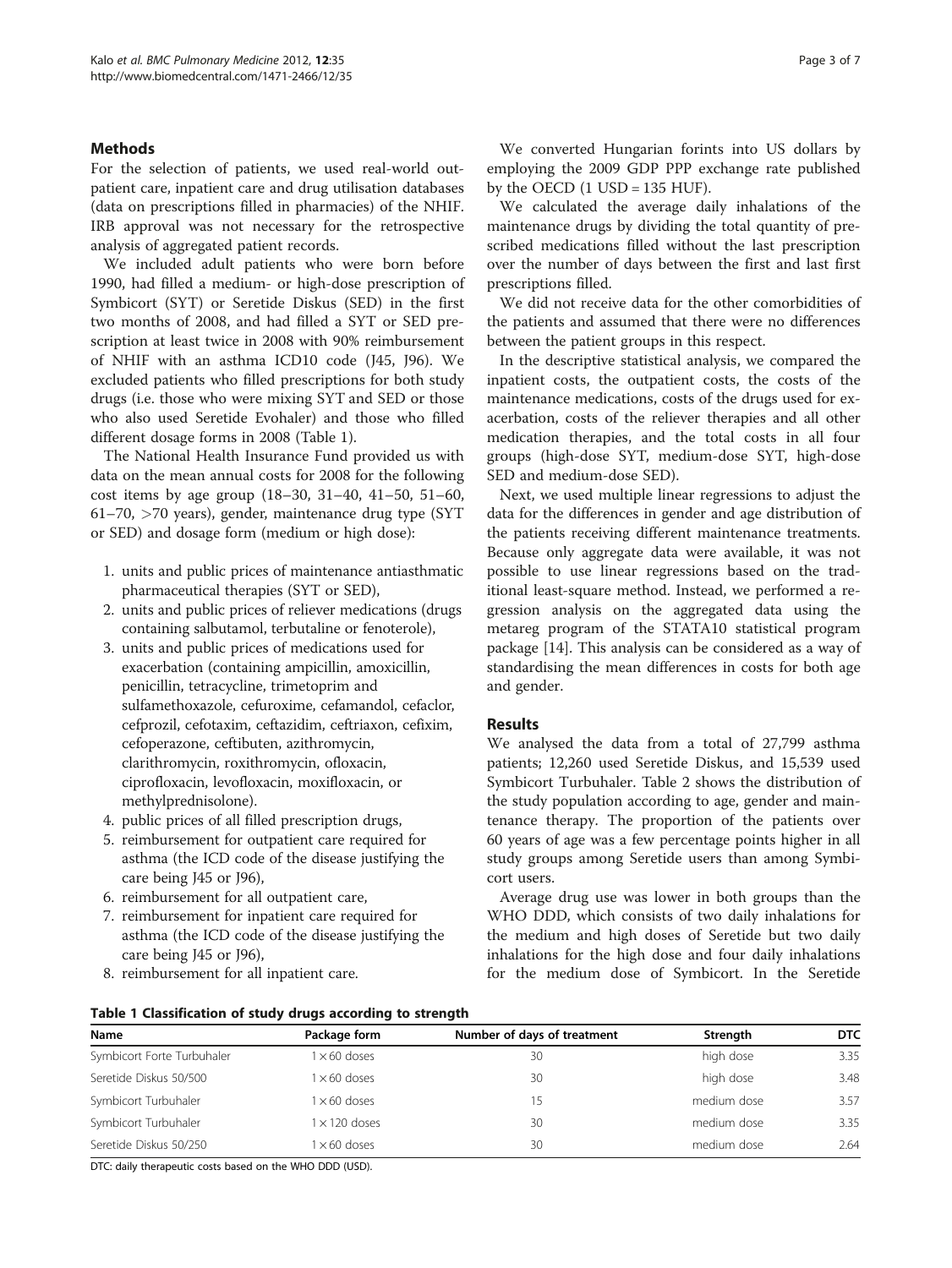|                  | High dose therapy |             |              |              | Medium dose therapy |              |                  |              |  |
|------------------|-------------------|-------------|--------------|--------------|---------------------|--------------|------------------|--------------|--|
|                  | Male              |             | Female       |              | Male                |              | Female           |              |  |
| Age group (year) | Seretide          | Symbicort   | Seretide     | Symbicort    | Seretide            | Symbicort    | Seretide         | Symbicort    |  |
| 18-30            | 93 (3.7%)         | 125 (7.6%)  | 100 (3.0%)   | 79 (3.5%)    | 364 (16.4%)         | 728 (16.5%)  | 321 (7.7%)       | 703 (9.7%)   |  |
| $31 - 40$        | 176 (7.0%)        | 188 (11.4%) | 195 (5.8%)   | 183 (8.2%)   | 295 (13.3%)         | 753 (17.1%)  | 355 (8.5%)       | 804 (11.1%)  |  |
| $41 - 50$        | 249 (9.9%)        | 210 (12.8%) | 424 (12.6%)  | 336 (15.0%)  | 305 (13.8%)         | 627 (14.2%)  | 556 (13.3%)      | 106 (15.3%)  |  |
| $51 - 60$        | 654 (26.1%)       | 382 (23.2%) | 008 (30.0%)  | 685 (30.6%)  | 451 (20.3%)         | 878 (19.9%)  | 1 100 (26.4%)    | 956 (27.0%)  |  |
| 61-70            | 679 (27.1%)       | 416 (25.3%) | 842 (25.0%)  | 522 (23.3%)  | 423 (19.1%)         | 797 (18.1%)  | 954 (22.9%)      | 528 (21.1%)  |  |
| $71-X$           | 654 (26.1%)       | 326 (19.8%) | 795 (23.6%)  | 436 (19.5%)  | 380 (17.1%)         | 622 (14.1%)  | 887 (21.3%)      | 149 (15.9%)  |  |
| Total            | 2 505 (100%)      | 647 (100%)  | 3 364 (100%) | 2 241 (100%) | 2 218 (100%)        | 4 405 (100%) | 173 (100%)<br>41 | 7 246 (100%) |  |

<span id="page-3-0"></span>Table 2 Distribution of the study population by age group, gender, maintenance therapy and strength of therapy

Numbers are patient numbers (% column).

group, patients used an average of 1.38 to 1.95 inhalations for both doses. Symbicort users showed a very similar pattern; the patients used an average of 1.28 to 1.97 daily inhalations of the high-dose product and 1.74 to 2.49 inhalations of the medium-dose product. The latter showed the largest difference compared with the daily doses established by the WHO. In addition, it was observed that women used a significantly lower dose of Symbicort than men, both for high and medium doses (Table 3).

Table [4](#page-4-0) summarises the results of the cost analysis. There were statistically significant differences for all medication-related cost items in the groups of patients using high-dose medications. The costs of the reliever medications (mean difference of 3.7 USD), the medications for exacerbation (mean difference of 15.9 USD) and the total medications (mean difference of 125.8 USD) were significantly lower in Symbicort users than in Seretide users. The cost of maintenance therapy (mean difference of 53.3 USD) for asthma was significantly lower for Seretide users. The costs of outpatient and inpatient care were similar between the groups.

Although the daily therapeutic costs calculated from the WHO DDD should be much lower for Seretide users, we did not find a difference in the actual costs of the maintenance therapy in patients using medium-dose medications. The cost of reliever medications in Symbicort users was significantly lower, by 2.2 USD, than in Seretide users. No differences were found in the costs of the medications for exacerbation or in total drug costs.

The outpatient and inpatient care costs for asthma were significantly lower in the adjusted analysis in the Seretide group. No significant differences were found between the two groups in terms of total medical costs.

## **Discussion**

In our study we evaluated whether real-world savings could be achieved by the National Health Insurance Fund with the current practice of therapeutic reference pricing in the R03AK06 ATC group and, if so, whether the therapeutic referencing methodology was appropriate. In our case we did not need to apply specific methodological techniques to separate the impact of TRP from GRP, as at the time of our analysis the R03AK06 ATC group did not include any generic products.

In the groups studied, patients used smaller doses of the drugs than recommended by the WHO DDD. Differences between the WHO DDD and prescribed daily doses were previously reported in several therapeutic areas [\[15,16](#page-5-0)]. Because the basis for therapeutic referencing is the daily

Table 3 Average daily inhalation of Symbicort Turbuhaler and Seretide Diskus in patients with asthma

| Age (years) | High dose therapy |           |          |           | Medium dose therapy |           |          |           |  |
|-------------|-------------------|-----------|----------|-----------|---------------------|-----------|----------|-----------|--|
|             | Male              |           | Female   |           | Male                |           | Female   |           |  |
|             | Seretide          | Symbicort | Seretide | Symbicort | Seretide            | Symbicort | Seretide | Symbicort |  |
| 18-30       | 1.38              | 1.28      | 36،      | 1.19      | .30                 | 1.90      | 1.95     | 1.74      |  |
| $31 - 40$   | 1.34              | 1.97      | 1.28     | 1.47      | .36                 | 1.97      | 1.32     | 1.78      |  |
| 41-50       | 1.61              | 1.62      | 1.34     | 1.48      | .33                 | 2.07      | 1.36     | 2.03      |  |
| $51 - 60$   | 1.46              | 1.66      | 1.37     | 1.56      | .39                 | 2.40      | 1.33     | 2.22      |  |
| 61-70       | 1.51              | 1.87      | 1.47     | 1.67      | 1.44                | 2.38      | 1.42     | 2.27      |  |
| >70         | 1.50              | 1.67      | 1.42     | 1.73      | 1.48                | 2.49      | 1.43     | 2.31      |  |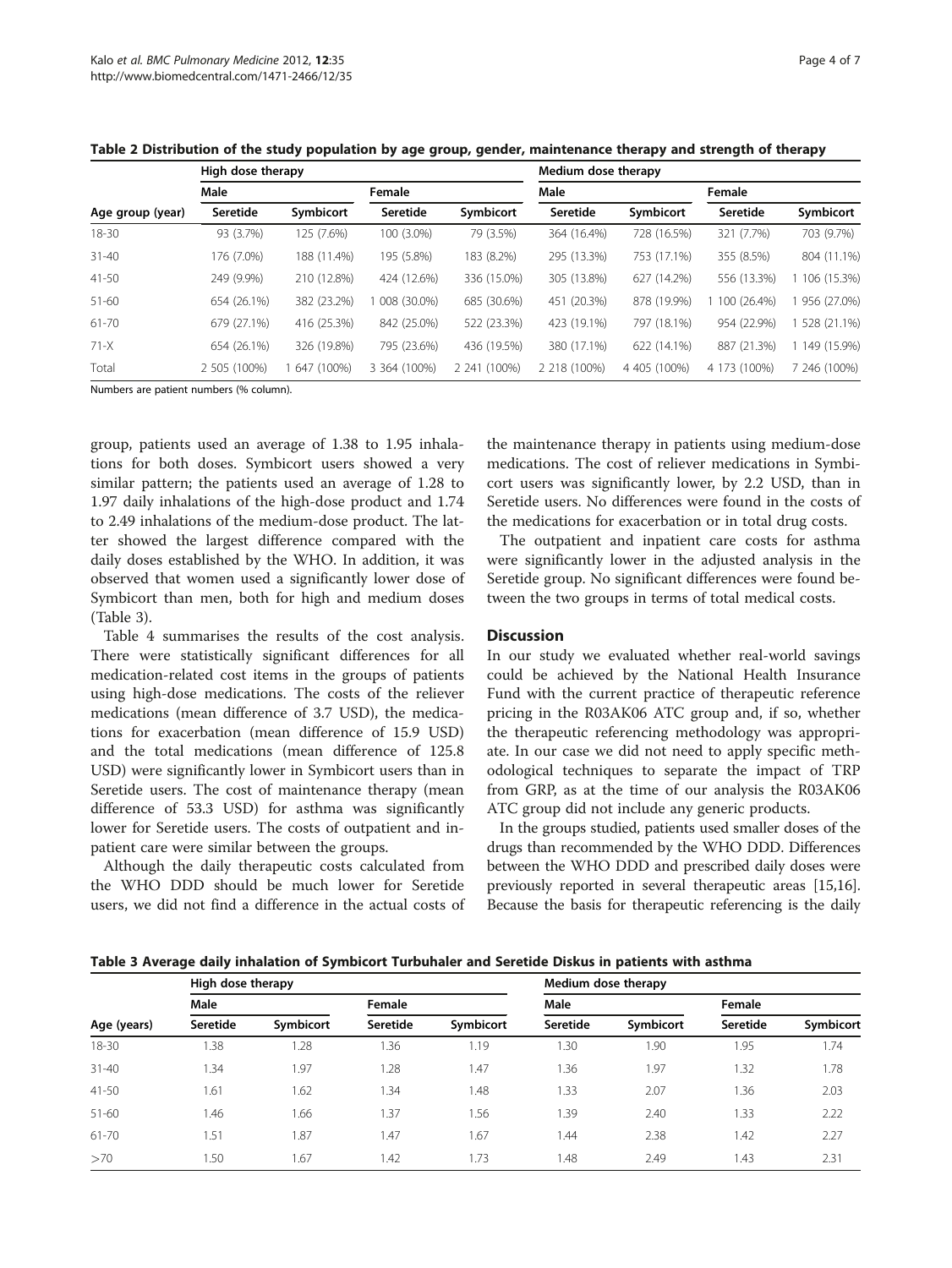| Group                          |                         | оf<br>patients | Treatment Number Expenditure (USD) |              |                                                                                                     |                            |                  |               |                              |                          |                                                            |
|--------------------------------|-------------------------|----------------|------------------------------------|--------------|-----------------------------------------------------------------------------------------------------|----------------------------|------------------|---------------|------------------------------|--------------------------|------------------------------------------------------------|
|                                |                         |                | Maintenance<br>therapy             |              | Reliever Exacerbation<br>medication medication medication outpatient outpatient inpatient inpatient | Total                      | Special*<br>care | Total<br>care | Special <sup>+</sup><br>care | <b>Total</b><br>care     | <b>Total</b> <sup>t</sup>                                  |
| High                           | Symbicort 3888          |                | 851.7                              | 17.8         | 65.9                                                                                                | 2140.2                     | 42.7             | 220.1         | 59.2                         | 760.2                    | 3120.6                                                     |
| dose                           | Seretide                | 5 8 6 9        | 796.9                              | 21.3         | 77.9                                                                                                | 2540.3                     | 43.1             | 228.6         | 75.2                         | 786.6                    | 3555.6                                                     |
| raw difference<br>(Sym vs Ser) |                         |                | 54.8                               | $-3.6$       | $-12.0$                                                                                             | $-400.1$                   | $-0.4$           | $-8,5$        | $-16.0$                      | $-26.4$                  | $-435.0$                                                   |
|                                | adjusted§ difference    |                | 53.3                               | $-3,7$       | $-15.9$                                                                                             | $-125.8$                   | $-0.5$           | $-9.2$        | $-14.1$                      | $-11.4$                  | $-230.9$                                                   |
| 95% CI of the                  | adjusted difference     |                | 25.1; 81.6                         | $-5.3: -2.0$ |                                                                                                     | $-23.3; -8.5 -242.3; -9.2$ | $-3.0; 1.9$      |               |                              |                          | $-29.6$ ; 11.3 $-33.6$ ; 5.4 $-140.9$ ; 118.1-628.3; 166.5 |
| p-value                        |                         |                | 0.001                              | $< 10^{-3}$  | $< 10^{-3}$                                                                                         | 0.04                       | 0.7              | 0.4           | 0.1                          | 0.9                      | 0.2                                                        |
|                                | Medium Symbicort 11 651 |                | 575.8                              | 11.6         | 43.3                                                                                                | 1563.0                     | 40.2             | 208.2         | 43.1                         | 510.0                    | 2281.2                                                     |
| dose                           | Seretide                | 6 3 9 1        | 575.3                              | 13.5         | 40.5                                                                                                | 1590.5                     | 38.9             | 211.2         | 30.0                         | 494.4                    | 2296.1                                                     |
| raw difference<br>(Sym vs Ser) |                         |                | 0.6                                | $-1.9$       | 2.7                                                                                                 | $-27.5$                    | 1.3              | $-3.0$        | 13.1                         | 15.6                     | $-14.9$                                                    |
|                                | adjusted§ difference    |                | 0.6                                | $-2.2$       | 3.4                                                                                                 | 9.0                        | 1.7              | 3.8           | 14.2                         | 34.9                     | 93.1                                                       |
| 95% CI of the                  | adjusted difference     |                | $-20.0; 21.2$                      | $-4.0; -0.5$ | $-0.8; 7.6$                                                                                         | $-68.7;86.6$               | 0.2; 3.14        | $-12.3; 19.9$ |                              | $3.9; 24.4 - 18.6; 88.3$ | $-87.9:274.15$                                             |
| p-value                        |                         |                | 0.96                               | 0.02         | 0.1                                                                                                 | 0.8                        | 0.03             | 0.6           | 0.01                         | 0.2                      | 0.3                                                        |

<span id="page-4-0"></span>Table 4 Average annual healthcare costs of asthma patients receiving medium- or high-dose Symbicort or Seretide Diskus therapy (USD)

CI: confidence interval.

\* ICD code of the diagnosis justifying care is J45 or J96.

† the ICD code on which the main diagnosis is based or that for the main diagnosis justifying the care is J45 or J96.

{ total costs of drugs, both outpatient and inpatient care.

§ adjusted for age and gender.

therapy cost according to the WHO DDD, our analysis provides evidence for the limitations of this method in asthma. No relationship was found between the daily therapeutic costs calculated by means of the NHIF methodology and the real-world costs of actual drug use. Therefore, in our presented case the expected lower daily therapeutic costs did not exist in practice.

Our analysis also showed that therapeutic referencing based solely on the daily therapeutic costs in the R03AK06 group did not lead to a reduction of expenditure for the payer. TRP might even generate additional expenditures, as in addition to the costs calculated in this analysis, costs related to a switch to another treatment should also be taken into account. When patients change inhalation devices, they need to learn how to use the new device. Moreover, switching to a new inhalation device may reduce compliance due to the individual preferences of the patients, which may eventually lead to decreased effectiveness [[17,](#page-5-0)[18\]](#page-6-0).

In interpreting the results, it should be taken into account that Seretide doses can only be increased by switching from the medium dose to the high dose; consequently, these cases were excluded from this study. The doses for Symbicort, on the other hand, can be

adjusted in a different way because a daily dose of 2x1 inhalations can be increased to 2x2 inhalations. Therefore, an appropriate comparison for some of the patients using a medium dose of Symbicort would have been high-dose Seretide, which is also supported by the fact that daily inhalations of the medium dose of Symbicort were relatively high compared with the medium dose of Seretide. The higher daily inhalations of Symbicort may also be explained by the Symbicort SMART $^{\circledR}$  indication. Although an analysis that took into account this dose increase could have been performed on individual patient data, we only had access to aggregated administrative financing data in this study.

Nevertheless, although this analysis followed a conservative approach with regard to Symbicort, NHIF still could not expect any real-world savings by referencing the WHO DDD.

This study also shows that administrative financial data support the clinical data, which suggest a decreased need for relievers and exacerbation treatments if patients are treated with Symbicort. This proves that differences in the indications cannot be disregarded during the process of referencing and that different indications should not be treated in the same way.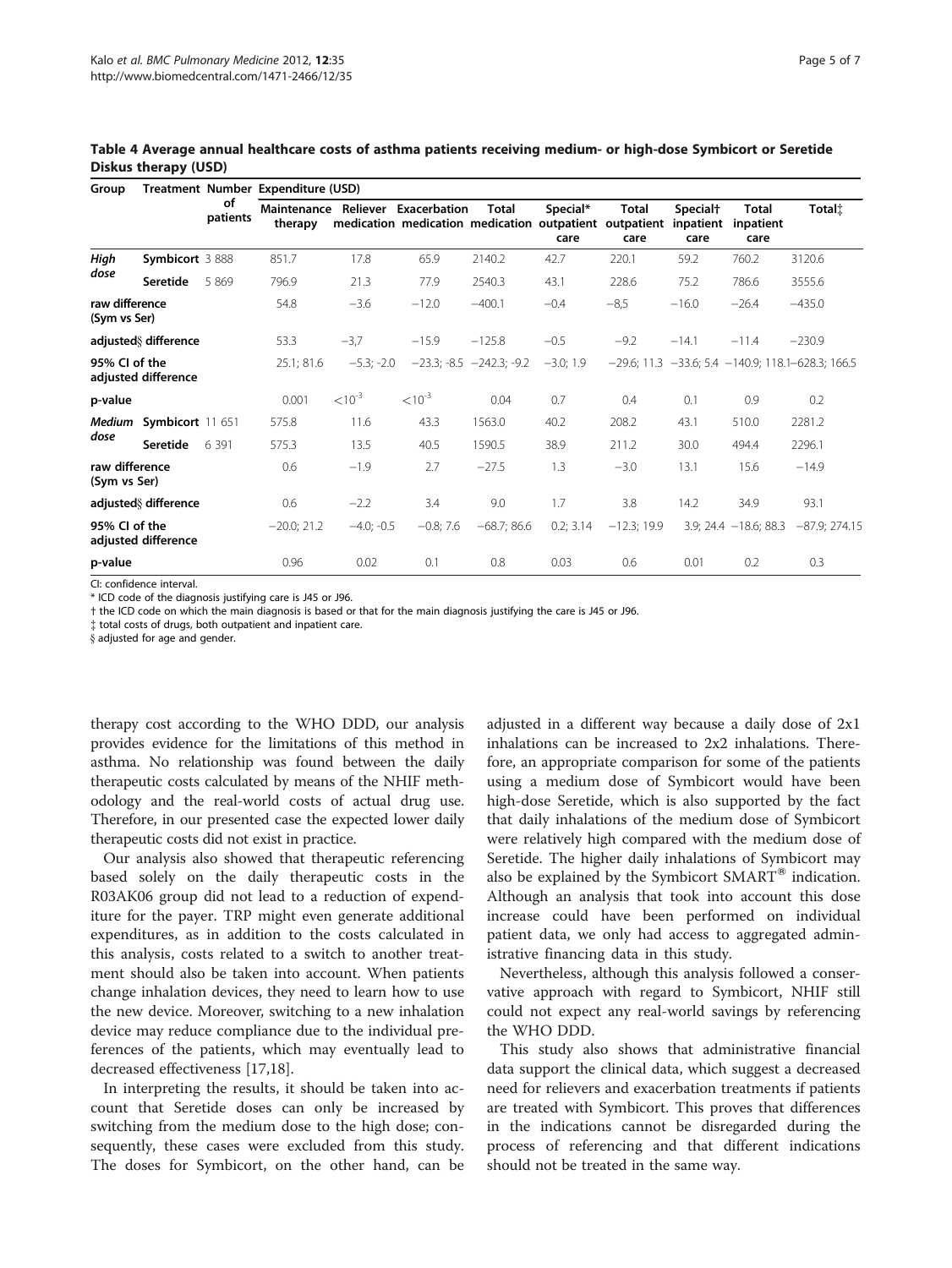<span id="page-5-0"></span>Our study has several limitations. Although the inclusion criteria guarantee that SYT and SED were prescribed for patients with asthma indication and not COPD, coding errors could not be excluded due to the retrospective nature of our analysis.

Medications for exacerbations could also be prescribed for non-asthma-related events. Similarly, outpatient and inpatient episodes could also be related to other comorbidities, so conclusions related to these outcomes have limited generalisability.

Confounding factors may bias our results. Theoretically, the different characteristics between the two study groups may partially explain the differences in costs. The effects of confounding could have been controlled by a multiple regression analysis. For such analyses, however, individual patient data would be required. According to the NHIF, however, such data could not be released for research purposes, not even in an anonymous form. Nevertheless, we used an adjustment method based on the aggregated data to control for age and gender.

## Conclusion

Cost-containment initiatives by payers may influence clinical decisions. TRP for inhalation asthma drugs raises special concern, because of differences in the therapeutic profile of pharmaceuticals and the lack of proven financial benefits after exclusion of the effect of generic price erosion. Our findings indicate that the presented TRP approach of asthma medications based on the daily therapeutic costs according to the WHO DDD does not result in reduced public healthcare spending in Hungary.

Further analysis is required to show whether TRP generates additional expenditures by inducing switching costs and reducing patient compliance. Potential confounding factors may limit the generalisability of our conclusions.

#### Abbreviations

ATC: Anatomical Therapeutic Chemical Classification System; DDD: Defined Daily Dose; DOT: Days of Treatment; GDP: Gross Domestic Product; HUF: Hungarian Forint; NHIF: Hungarian National Health Insurance Fund; OECD: Organisation for Economic Co-operation and Development; PPP: Purchasing Power Parity; SYT: Symbicort Turbuhaler; TRP: Therapeutic Reference Pricing; USD: US Dollar; WHO: World Health Organization.

#### Competing interests

The authors declare that they have no competing interests.

#### Author's contribution

ZK: study concept and design, interpretation of data, manuscript writing, guarantor. ZsAT: statistical input into study design, acquisition of data, statistical analysis, manuscript revision. ZB: medical revision of study design, interpretation of data, manuscript revision. ZV: epidemiological input into study design, data analysis, review of results, interpretation, manuscript writing. All authors read and approved the final manuscript.

#### Acknowledgements

This study was financially supported by AstraZeneca Hungary. Authors gratefully acknowledge their support. AstraZeneca Hungary had no influence on the review process, was not involved in writing the manuscript. Authors summarized their independent professional opinion and take full responsibility for potential errors in the manuscript. The manuscript was edited for proper English language, grammar, punctuation,spelling, and overall style by qualified native English speaking editors at American Journal Experts (support@journalexperts.com).

#### Author details

<sup>1</sup>Department of Health Policy and Health Economics, Institute of Economics, Faculty of Social Sciences, Eötvös Loránd University, Budapest, Hungary. <sup>2</sup>Syreon Research Institute, Budapest, Hungary. <sup>3</sup>RXPress Ltd, Budapest Hungary. <sup>4</sup> Elisabeth Teaching Hospital Sopron, Department of Pulmonology, Sopron, Hungary. <sup>5</sup> Health Economics Research Centre, Institute of Economics, Faculty of Social Sciences, Eötvös Loránd University, Pázmány Péter sétány 1/a, Budapest H-1117, Hungary.

#### Received: 26 February 2011 Accepted: 28 June 2012 Published: 20 July 2012

#### References

- 1. Inotai A, Merész G, Kaló Z: Assessment of the pharmaceutical expenditure in Hungary. [in Hungarian]. Acta Pharm Hung 2010, 80(4):162–172.
- 2. Pharmaceutical Pricing and Reimbursement Information. HUNGARY: June 2007. [http://ppri.oebig.at/Downloads/Results/Hungary\\_PPRI\\_2007.pdf.](http://ppri.oebig.at/Downloads/Results/Hungary_PPRI_2007.pdf)
- 3. Tele P, Groot W: Cost containment measures for pharmaceuticals expenditure in the EU countries: a comparative analysis. The Open Health Services and Policy Journal 2009, 2:71–83.
- 4. Kaló Z, Vincze Z, Lovas K, Bodrogi J: Reference pricing system as a potential method of pharmaceutical cost-containment [in Hungarian]. Gyogyszereszet 2003, 47:139–146.
- WHO Collaborating Centre for Drug Statistics Methodology.: Norwegian Institute of Public Health. The actual version if this reference can be downloaded from; [http://www.whocc.no/atc\\_ddd\\_publications/guidelines/.](http://www.whocc.no/atc_ddd_publications/guidelines/)
- 6. Ubeda A, Cardo E, Sellés N, Broseta R, Trillo JL, Fernández-Llimós F: Antidepressant utilization in primary care in a Spanish region: impact of generic and reference-based pricing policy (2000–2004). Soc Psychiatry Psychiatr Epidemiol 2007, 42(3):181–188.
- 7. Stargardt T: The impact of reference pricing on switching behaviour and healthcare utilisation: the case of statins in Germany. Eur J Health Econ 2010, 11(3):267–277.
- 8. Kaló Z, Muszbek N, Bodrogi J, Bidló J: Does therapeutic reference pricing always result in cost-containment? The Hungarian evidence. Health Policy 2007, 80:402–412.
- 9. Lindberg A, Szalai Z, Pullerits T, Radeczky E: Fast onset of effect of budesonide/formoterol versus salmeterol/fluticasone and salbutamol in patients with chronic obstructive pulmonary disease and reversible airway obstruction. Respirology 2007, 12:732–739.
- 10. Seberová E, Andersson A: Oxis (formoterol given by Turbuhaler) showed as rapid an onset of action as salbutamol given by a pMDI. Respir Med 2000, 94:607–611.
- 11. Palmqvist M, Ibsen T, Mellén A, Lötvall J: Comparison of the relative efficacy of formoterol and salmeterol in asthmatic patients. AJRCCM 1999, 160:244–249.
- 12. Bennett JA, Tattersfield AE: Time course and relative dose potency of systemic effects from salmeterol and salbutamol in healthy subjects. Thorax 1997, 52:458–464.
- 13. Källström BL, Sjöberg J, Waldeck B: The interaction between salmeterol and beta 2-adrenoceptor agonists with higher efficacy on guinea-pig trachea and human bronchus in vitro. Br J Pharmacol 1994, 113:687–698.
- 14. Sharp S: Meta-analysis regression. Stata Technical Bulletin 1998, 42:16-22.
- 15. Grimmsmann T, Himmel W: Discrepancies between prescribed and defined daily doses: a matter of patients or drug classes? Eur J Clin Pharmacol 2011, 67:847–854.
- 16. Duarte-Ramos F, Cabrita J: Using a pharmaco-epidemiological approach to estimate diabetes type 2 prevalence in Portugal. Pharmacoepidemiol Drug Saf 2006, 15:269–274.
- 17. Wilson DS, Gillion MS, Rees PJ: Use of dry powder inhalers in COPD. Int J Clin Pract 2007, 61:2005–2008.